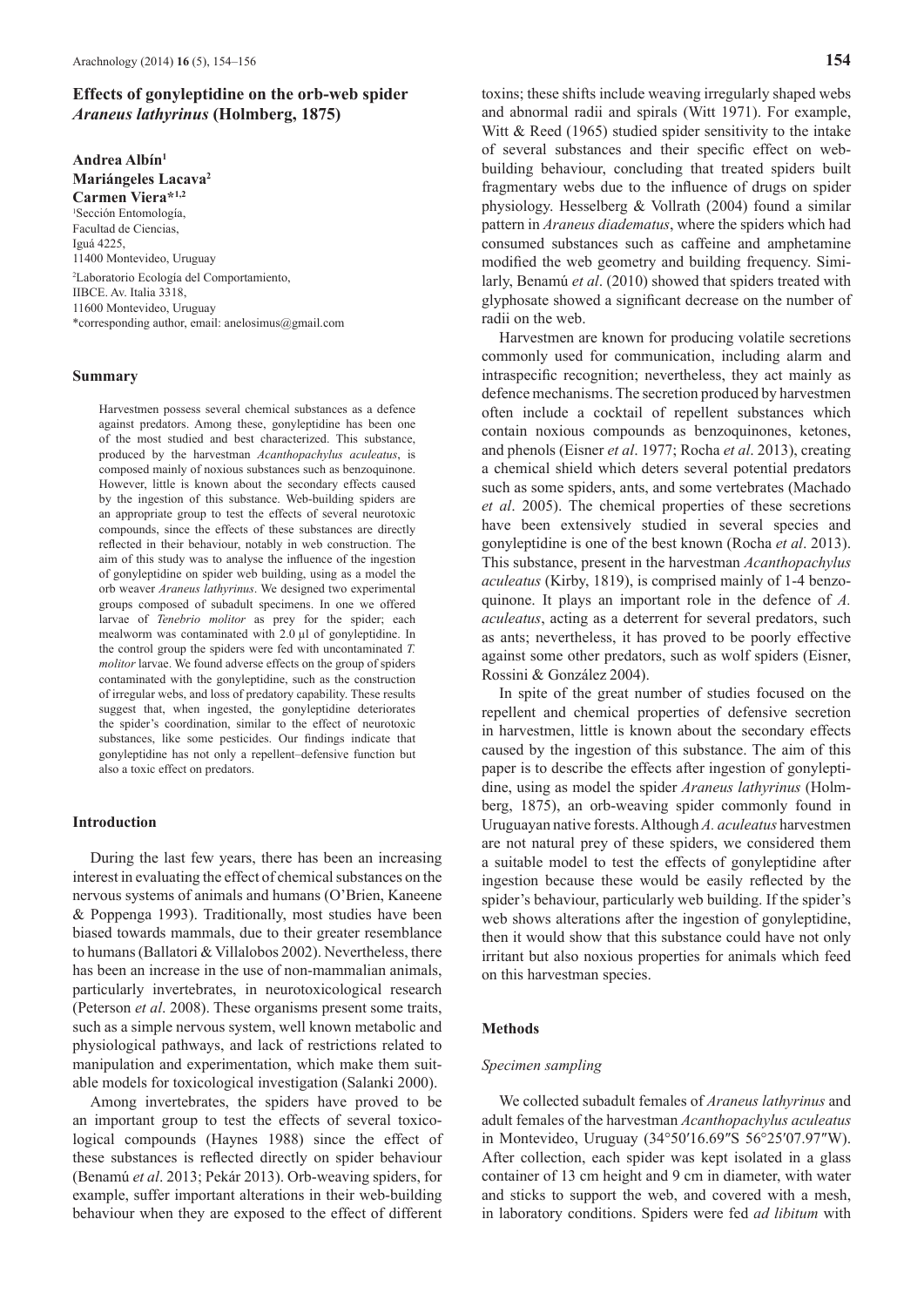

Fig. 1: Prey acceptance of the spider *Araneus lathyrinus* on *Tenebrio molitor* non-treated (NT) and treated (TG) with gonyleptidine.

pieces of *Tenebrio molitor* Linnaeus, 1758 larvae and kept with a photoperiod of 12 hours L: D at a temperature of  $25^{\circ}$ C and 70% humidity. Five days before the trials, each spider was placed in a wooden box of 20 cm  $\times$  15 cm  $\times$  10 cm with two walls of sliding glass, to facilitate the web observation and photographic record.

## *Experimental design*

 In order to test the effect of the gonyleptidine on the web construction of *A. lathyrinus*, we created two experimental groups. In the first group, 18 subadult females were fed once with larvae of *Tenebrio molitor* previously contaminated with gonyleptidine. The substance was extracted directly from 10 adult *Acanthopachylus aculeatus* (0.91 ± 0.31 cm in body length) using a micropipette  $(2-20 \mu l)$ , the extractions were mixed and then a volume of 2.0 µl was applied directly to the body of *T. molitor*. The extraction was made immediately before the experiment to assure the use of fresh substance. In the second group, we fed another 20 spiders once with non-contaminated *T. molitor* larvae. Since gonyleptidine is considered a repellent substance, in both groups we recorded the acceptance percent of contaminated and non-contaminated larvae. We destroyed the web after the consumption of the prey (only of those individuals which accepted the larvae); this procedure was applied to both groups. Based on previous observations, we left a period of 48 hours so the spider could reconstruct the web.

Afterwards, we counted the number of spiders which had rebuilt normal webs, including the elements necessary for prey capture, such as the radii and hub, and compared them with the spiders which had built webs without these elements. One *Drosophila* sp. fly was added to each spider which rebuilt the web in order to evaluate if treated and non-treated spiders were able to capture prey. Since our data corresponded mainly to counts, comparisons between the prey acceptances in both groups were made using a  $\gamma$ -square test. Comparison between the number of contaminated and non-contaminated spiders which rebuilt the web (normal and irregular webs) and the fly capture between both groups were made using the Fisher's exact test. All the statistical



Fig. 2: Webs rebuilt by the spider *Araneus lathyrinus* after feeding on *Tenebrio molitor*. **A** non-treated; **B** treated with gonyleptidine.

analyses were performed using the software R version 3.0.1 (R Project 2012).

### **Results**

Spiders more frequently accepted the *Tenebrio molitor* without gonyleptidine than the *T. molitor* with gonyleptidine (Fig. 1); nevertheless, the groups were not significantly different ( $\gamma^2$  = 2.346, P = 0.126). All orb webs of *Araneus lathyrinus* fed with untreated *T. molitor* larvae showed the typical three-dimensional orb web, with signal and barrier threads (Fig. 2). The spiders which fed on contaminated *T. molitor* built irregular webs in all cases, with some of the threads lacking adhesive elements (Fig. 2), except one spider which rebuilt a full irregular web including spirals, hub, and radii. The number of rebuilt normal webs was more frequent (Fisher's exact test:  $P < 0.01$ ) in non-contaminated spiders (Fig. 3). All of the spiders which fed on the larvae without gonyleptidine accepted the fly offered after rebuilding the web. All webs which missed the basic elements were unable to retain the offered *Drosophila* sp., so the fly consumption in the non-treated group was higher than the treated one (Fisher's exact test:  $P < 0.01$ ).

## **Discussion**

In the two experimental groups we obtained similar acceptance frequencies of *T. molitor* larvae, suggesting that our spiders were unable to recognize contaminated prey and were not inhibited to attack in spite of the repellent substance. These results were similar to those found in wolf spiders (Eisner *et al*. 2004), which accepted cockroaches contaminated with gonyleptidine.

Nevertheless, the ingestion of gonyleptidine caused negative effects on the spiders. Although all the spiders rebuilt their webs after the ingestion of gonyleptidine, they lacked some fundamental structures for prey retention (spirals, hub, and radii), preventing the spiders to capture and eat the offered prey. We could not assign any web structure to the long threads which lacked viscous elements rebuilt after the intoxication, since these threads did not show a defined